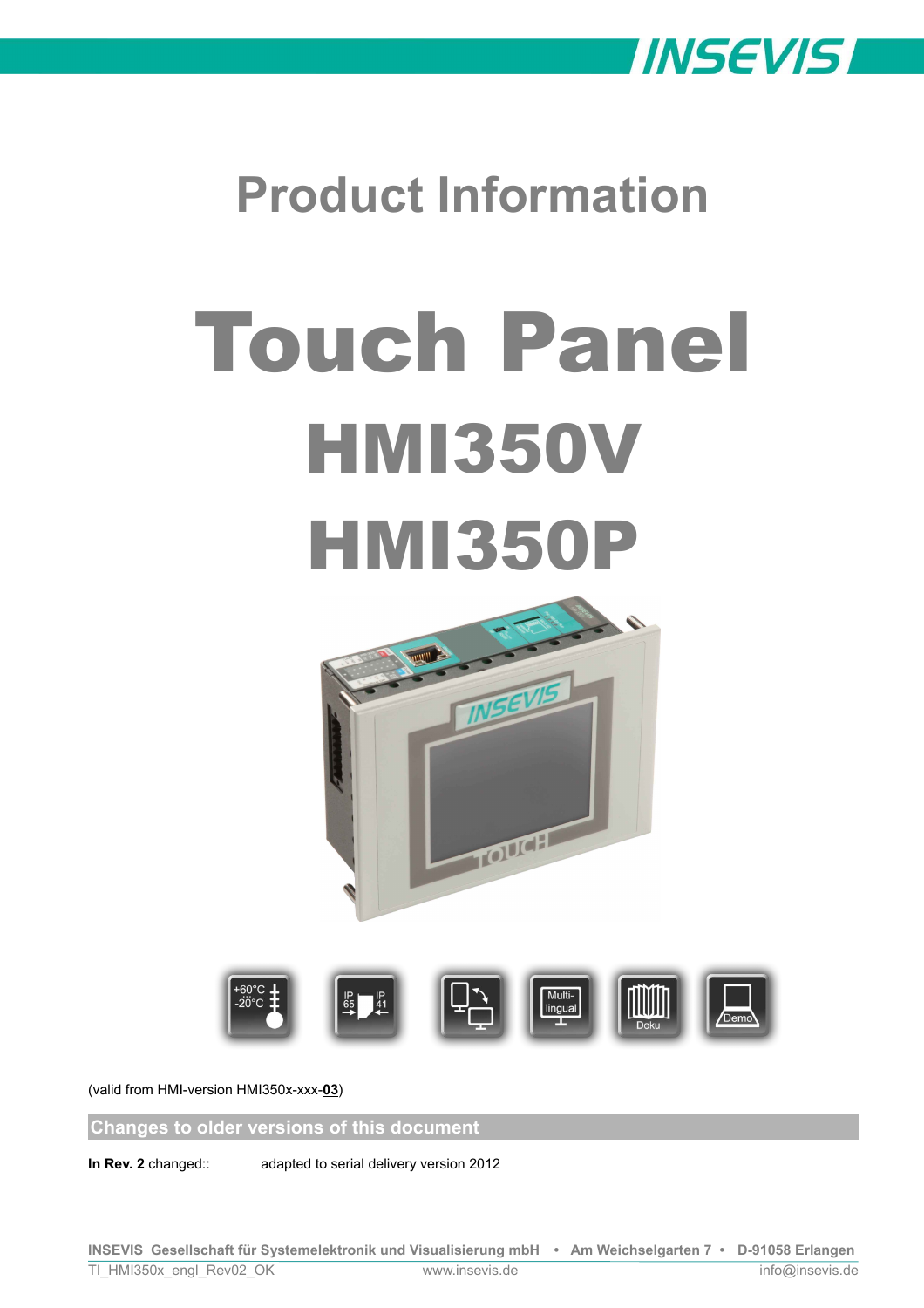



Panel with **TFT-colour touch panel**

- **HMI350V/P 3,5"** TFT (320x240 pixel)

### **Standard configuration:**

• **Ethernet with** - RFC1006,

- **Micro-SD-slot** - for SD-cards up to 8 GByte
- **Staus LEDs** for Power, Battery, Error, Run
- **Inserting stripes** for Logo and identification (thereby customized adaption possible easy)
- **Scope of delivery:**
- mountig set
- technichal information
- brief instruction





*Figure above: Panel HMI350V device rear view and view from the side*

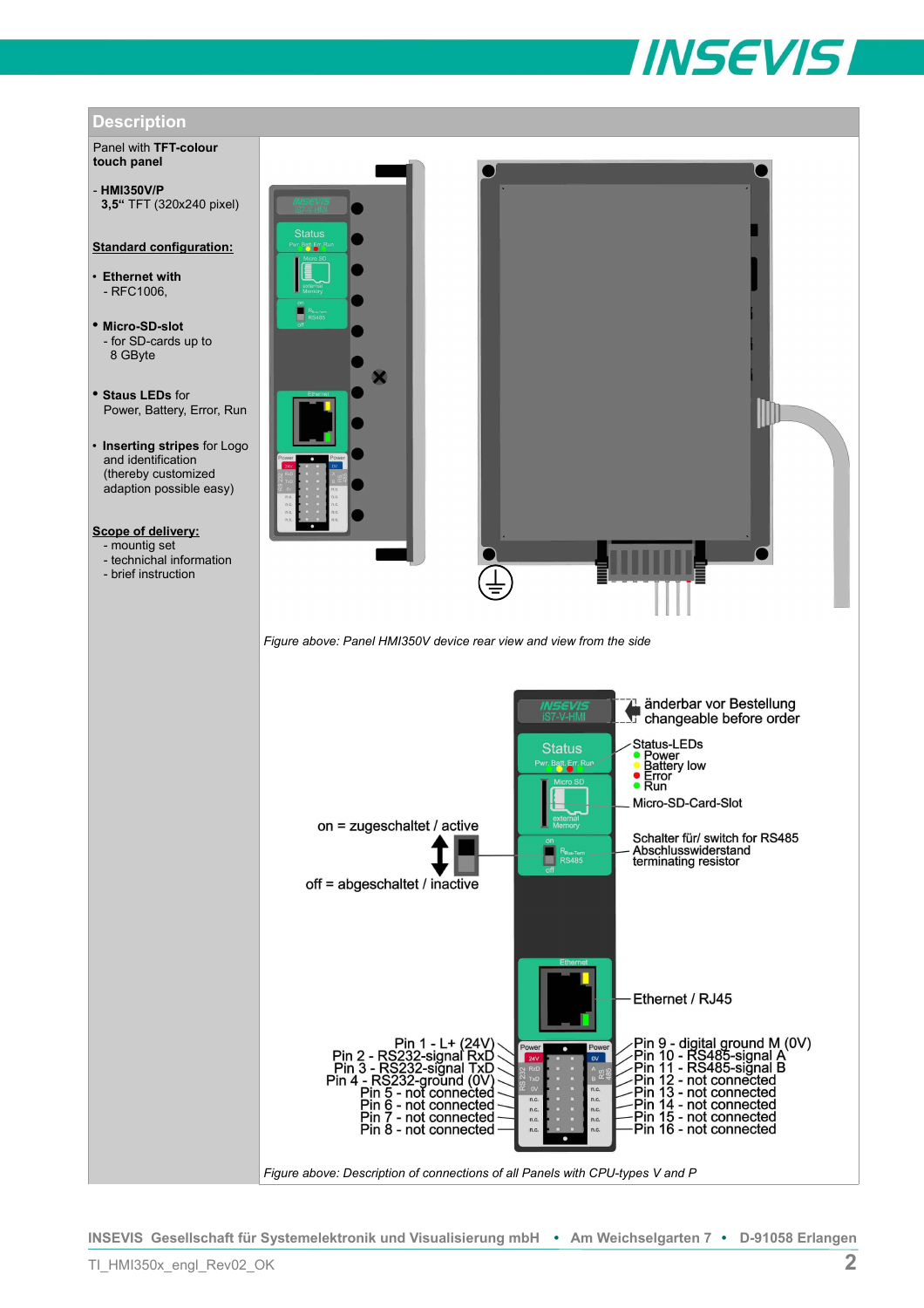

| <b>Technical data</b>                                            |                                                                                                                                   |                                          |
|------------------------------------------------------------------|-----------------------------------------------------------------------------------------------------------------------------------|------------------------------------------|
| Dimensions W x H x D (mm)<br>Cut out $W \times H$ (mm)<br>Weight | 132 x 96 x 49<br>$118 \times 89$<br>ca. 450 g                                                                                     |                                          |
| Operating temperature range<br>Storage temperature range         | -20°C  +60°C (without condensation)<br>$-30^{\circ}$ C $ + 80^{\circ}$ C                                                          |                                          |
| IP-protection class<br>front panel<br>rear side                  | IP <sub>65</sub><br><b>IP41</b>                                                                                                   |                                          |
| Connection technology                                            | unlockable connector with self-lock and 2 lift-arms<br>(cage clamp technology) for cross section up to max. $1,5$ mm <sup>2</sup> |                                          |
| Load voltage L+                                                  | 24V DC (11 V  30V DC)                                                                                                             |                                          |
| Current consumption<br>Power dissipation                         | 20 mA  350 mA<br>1,5 W (typ.), 4,2 W (max.)                                                                                       |                                          |
| Start-up current                                                 | < 3A                                                                                                                              |                                          |
| Diagonal of display (inch)                                       | $3,5^{\circ}$ (89mm)                                                                                                              |                                          |
| Display resolution (pixel)                                       | 320x240 pixel (QVGA)                                                                                                              |                                          |
| Display unit<br>Operating unit                                   | TFT display with 16Bit colours<br>analog resisitive touch screen                                                                  |                                          |
| Visualization software<br>Reference unit                         | VisuStage<br>PC350                                                                                                                |                                          |
| <b>Technical data</b>                                            | <b>CPUs</b>                                                                                                                       |                                          |
| CPU-type                                                         | <b>Type V (HMI350V)</b>                                                                                                           | Type $P$ (HMI350P)                       |
| Flash<br>internal - for visualization<br>external memory         | 4 MByte<br>Micro SD, up to max. 8 GByte                                                                                           | 24 MByte<br>Micro SD, up to max. 8 GByte |
| Real-time clock                                                  | yes (accumulator-backed hardware clock)                                                                                           |                                          |
|                                                                  |                                                                                                                                   |                                          |
| Seriell interfaces (protocols)                                   | COM2: RS 485 (only physical - protocols on demand)                                                                                |                                          |
| Ethernet (protocols)                                             | ETHERNET: 10/100 Mbit (RFC1006)                                                                                                   |                                          |

# **Control panel cut out**